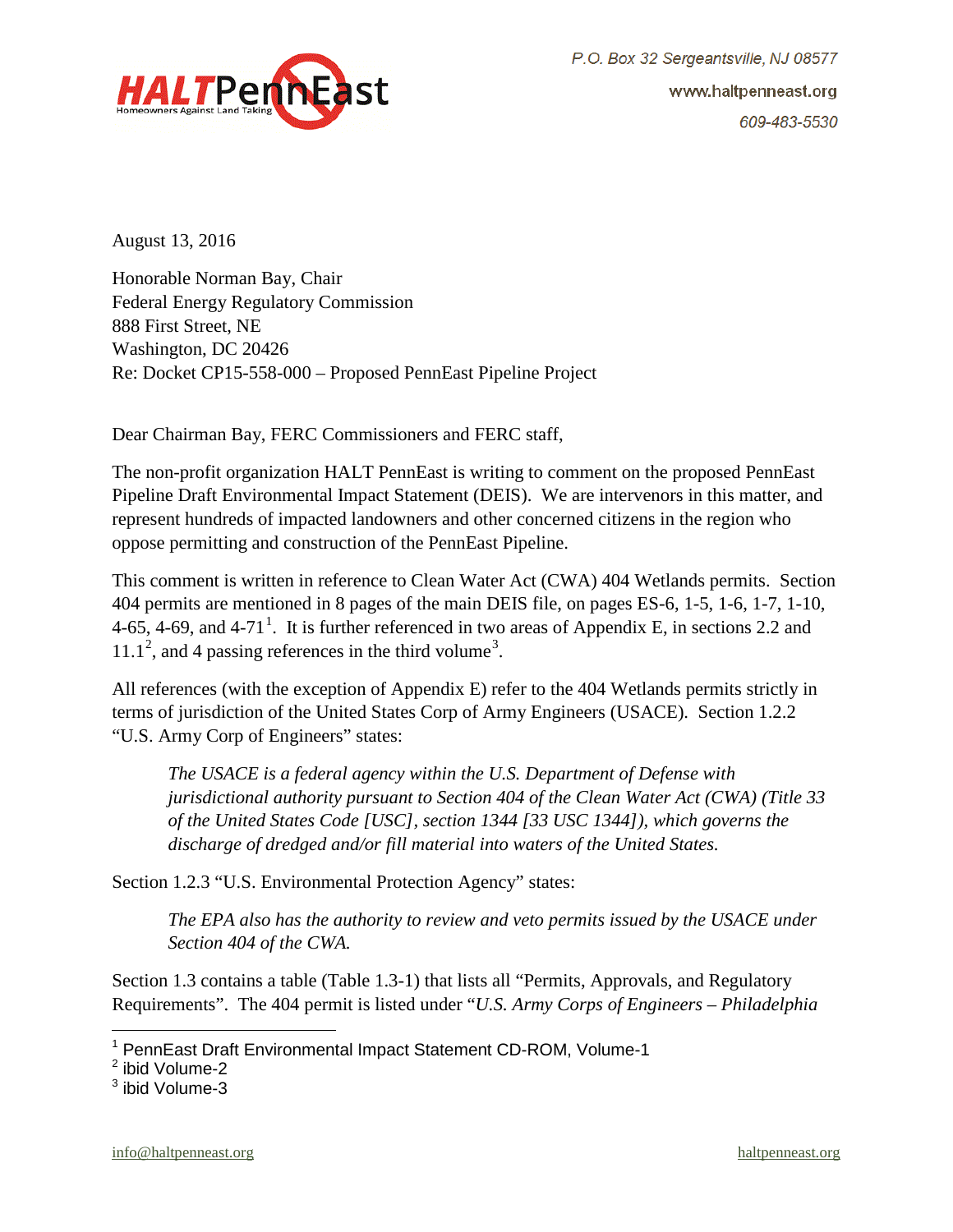*and Baltimore Districts*". Under NJDEP in the same table, it notes "includes Federal wetlands certification".

Other areas go on to strictly speak of the 404 permit in terms of USACE jurisdiction only.

Only Appendix E, which deals with the erosion and sedimentation plan, correctly and fully references 404 authority in the State of NJ:

*Please note that the NJDEP has assumed federal Section 404 authority and no direct permitting is required through the Corps unless tidal waters are impacted. The NJDEP also uses the 1989 Federal Manual and not the Corps 1987 Manual (and applicable regional supplements) for wetland delineations.*

The Association of State Wetlands Managers documents state assumption of 404 permitting in general terms<sup>[4](#page-1-0)</sup>, noting:

*States are particularly well-situated to address regional water management issues and to effectively interact with private landowners. Federal resource agencies play a critical role in maintaining a "level regulatory playing field" among the states and in helping to define common national goals under the Clean Water Act. While a number of states have strong wetland programs, only two states have assumed administration of Section 404. Instead other states have developed, or are developing, other types of cooperative permit programs, such as joint permitting,2 State Programmatic General Permits (SPGPs) or Regional General Permits (RGPs). However, since the U.S. Supreme Court decision on Solid Waste Agency of Northern Cook County (SWANCC) of 2001, interest in state assumption has increased.*

Numerous benefits for such assumption is documented by the ASWM as well, including Improved resource protection, Increased Program efficiency, Use of state-specific resource policies and procedures, increased public support, and others<sup>[5](#page-1-1)</sup>.

As mentioned, the State of New Jersey has assumed responsibility for 404 permitting, as is documented in the web page describing the relationship between the EPA, the NJDEP, and the department of land use $^6$  $^6$ . In the memorandum of agreement between NJDEP and EPA on overseeing 404 wetlands permitting, it is noted that the EPA should oversee "major discharges" within the NJ program, noting "*EPA oversees the NJDEP's wetland program by reviewing certain wetland applications identified as "major discharges".[7](#page-1-3)*

Major Discharges are defined as:

 $\overline{a}$ 

<span id="page-1-0"></span> $4$  Association of State Wetland Managers Fact Sheet, page 1

[http://www.aswm.org/pdf\\_lib/cwa\\_section\\_404\\_state\\_assumption\\_factsheets.pdf](http://www.aswm.org/pdf_lib/cwa_section_404_state_assumption_factsheets.pdf)  $\overline{\overline{\phantom{1}}^5}$ ibid page 6

<span id="page-1-3"></span><span id="page-1-2"></span><span id="page-1-1"></span><sup>&</sup>lt;sup>6</sup> [http://www.nj.gov/dep/landuse/lu\\_epa.html](http://www.nj.gov/dep/landuse/lu_epa.html)

 $\frac{7}{1}$ ibid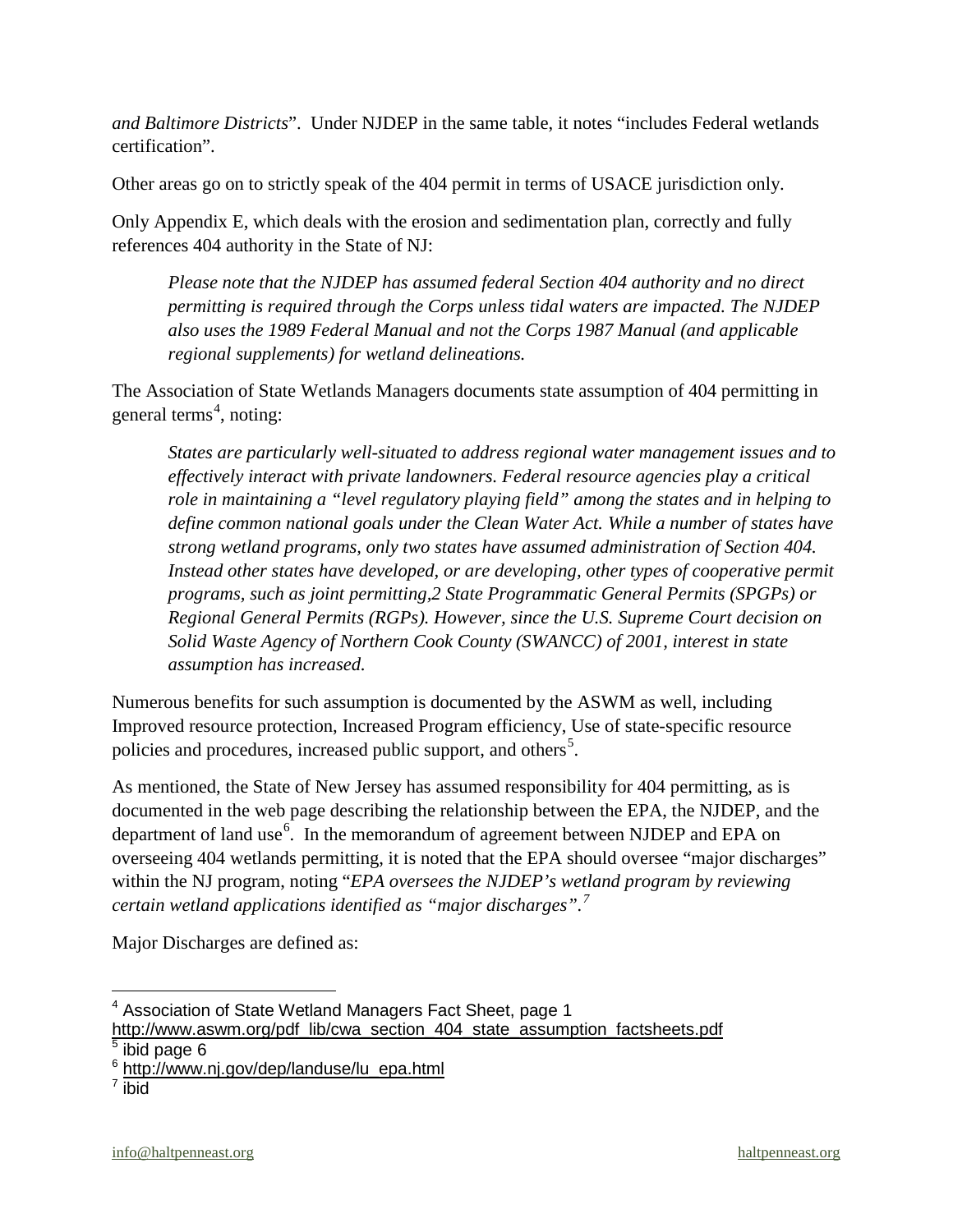- *1 A draft general permit;*
- *2 A discharge with reasonable potential to affect Federally listed or proposed endangered or threatened species as determined by the U.S. Fish and Wildlife Service;*
- *3 A discharge of dredged or fill material which has the potential for adverse impacts on the waters of a state other than New Jersey;*
- *4 A discharge known or suspected to contain:*
	- *1 Toxic pollutants as identified by Section 307(a)(1) of the Federal act;*
	- *2 Hazardous substances identified pursuant to Section 311 of the Federal act and Section 101(14) of the Comprehensive Environmental Response Compensation and Liability Act, 42 U.S.C. §§9601 et seq.;*
	- *3 Toxic substances as defined by Section 3 of the Toxic Substances Control Act, 15 U.S.C. §§2601 et seq.; or*
	- *4 Hazardous waste as defined by Section 1004(5) of the Resource Conservation and Recovery Act, 42 U.S.C. §§6901 et seq.;*
- *5 A discharge located in the proximity of a public water supply intake;*
- *6 A discharge within a critical area established under State or Federal law, including but not limited to a National or State park; fish or wildlife sanctuary or refuge; National or historical monument; wilderness area or preserve; a site identified or proposed under the National Historic Preservation Act; or a component of the National Wild and Scenic Rivers system;*
- *7 The filling of five or more acres of freshwater wetlands and/or State open waters;*
- *8 Any regulated activity that results in a significant reduction in the ecological, commercial, or recreational values of five or more acres of freshwater wetlands or State open waters;*
- *9 A culvert enclosure longer than 100 feet; or*
- *10 Channelization of more than 500 feet of a river or stream.*

Note that sections 2, 5, 6, 7, and 8 almost certainly apply to the PennEast application. In particular, we note that PennEast's proposed route is in close proximity to the Swan Creek Reservoir, which is an intake for a public water supply (Suez drinking water system for Lambertville, NJ), which would trigger section 5 above. The DEIS also states that 30 acres of wetlands would be impacted in  $NJ^8$  $NJ^8$ , which argue triggers section 7 above. Sections 2, 6, and 8 would require additional agency input, but we have already shown two avenues to trigger EPA oversight. As such this would imply that the EPA should be involved in reviewing the 404 wetlands application as well.

At issue here is that the majority of the DEIS was written with the assumption that only the USACE had jurisdiction over 404 wetlands permits. This is especially evident in section "4.4 - Wetlands", where the DEIS applies only USACE standards and does not note that separate NJDEP 404 standards prevail in NJ, nor does it note the specific NJ triggering requirements for EPA oversight.

This is perhaps not surprising, in light of the qualifications of the Tetra Tech individual listed in Appendix J of the DEIS under "List of Preparers". The sections of the DEIS involved in "Water

 $\overline{a}$ 

<span id="page-2-0"></span><sup>8</sup> DEIS section 4.4, page 4-66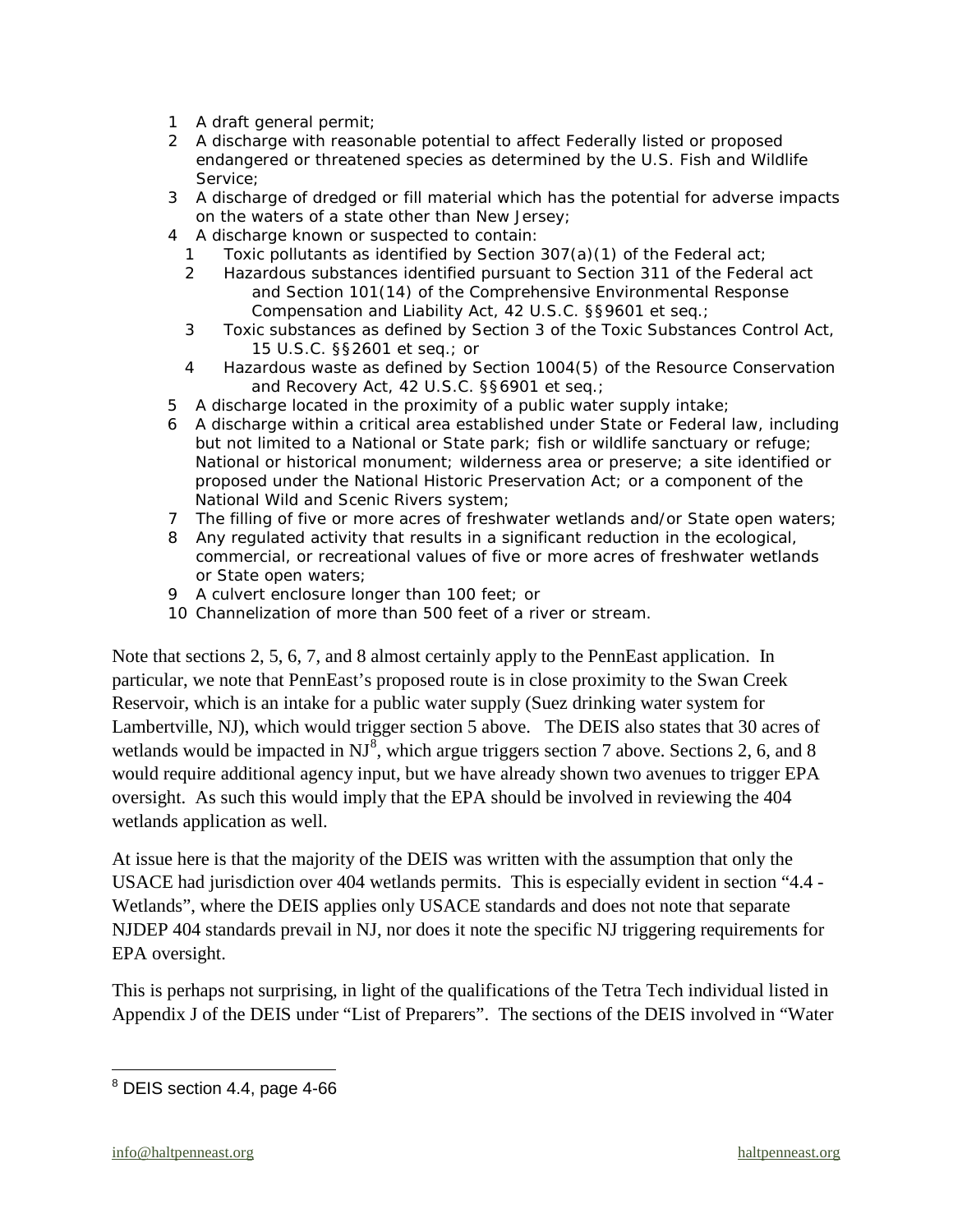Resources, Wetlands, Land Use, Recreation, and Visual Resources, Conclusions and Recommendations" was prepared by:

*Schils, Nathalie B.A., Environmental Studies; International Relations, 2012, Tufts University*

We assert that Ms. Schils is clearly not qualified to create a comprehensive DEIS that speaks to

#### **Events Team**

**Net Impact Boston** August 2014 - Present (2 years 2 months) | Boston, MA

Plan events for Net Impact Boston Membership including monthly Sustainability Breakfast Series, Annual Meeting, and Speed Networking Night.

Net Impact Boston is the local chapter of Net Impact, a global association with the goal of mobilizing professionals to use their careers to drive transformational change in their workplaces and the world.

## **Sustainable Seafood Program Intern**

**New England Aquarium** September 2011 - April 2012 (8 months) | Boston, MA

I conducted environmental assessments of wild and aquaculture fisheries by researching how sustainably products are grown and harvested. These evaluations are used by the aquarium's corporate partners.

### **Marketing Manager**

**Tufts Student Resources** April 2010 - June 2011 (1 year 3 months) | Greater Boston Area

As the Marketing Manager for TSR, Tufts' student-run business, I marketed TSR services like laundry packages and on-campus cafés through social media, posters, mailers and promotional events during Orientation week. I expanded our off-campus marketing partnerships and coordinated marketing campaigns of area businesses and restaurants to Tufts students. I managed several employees, maintained a budget and secured contracts totaling \$3,000.

### **Customer Service Team Member**

**Whole Foods** May 2010 - August 2010 (4 months) | Greater Boston Area

figure 1 - Nathalie Schils prior experience

water resources and wetlands. Her BA was issued only 4 years ago. Her Linked in page shown in figure 1 indicate her experience prior to joining Tetra Tech<sup>[9](#page-3-0)</sup>:

<span id="page-3-0"></span> $\overline{a}$  $9$  Ms. Schils linked in page: <https://www.linkedin.com/in/nathalie-schils-056a9038>





Boston

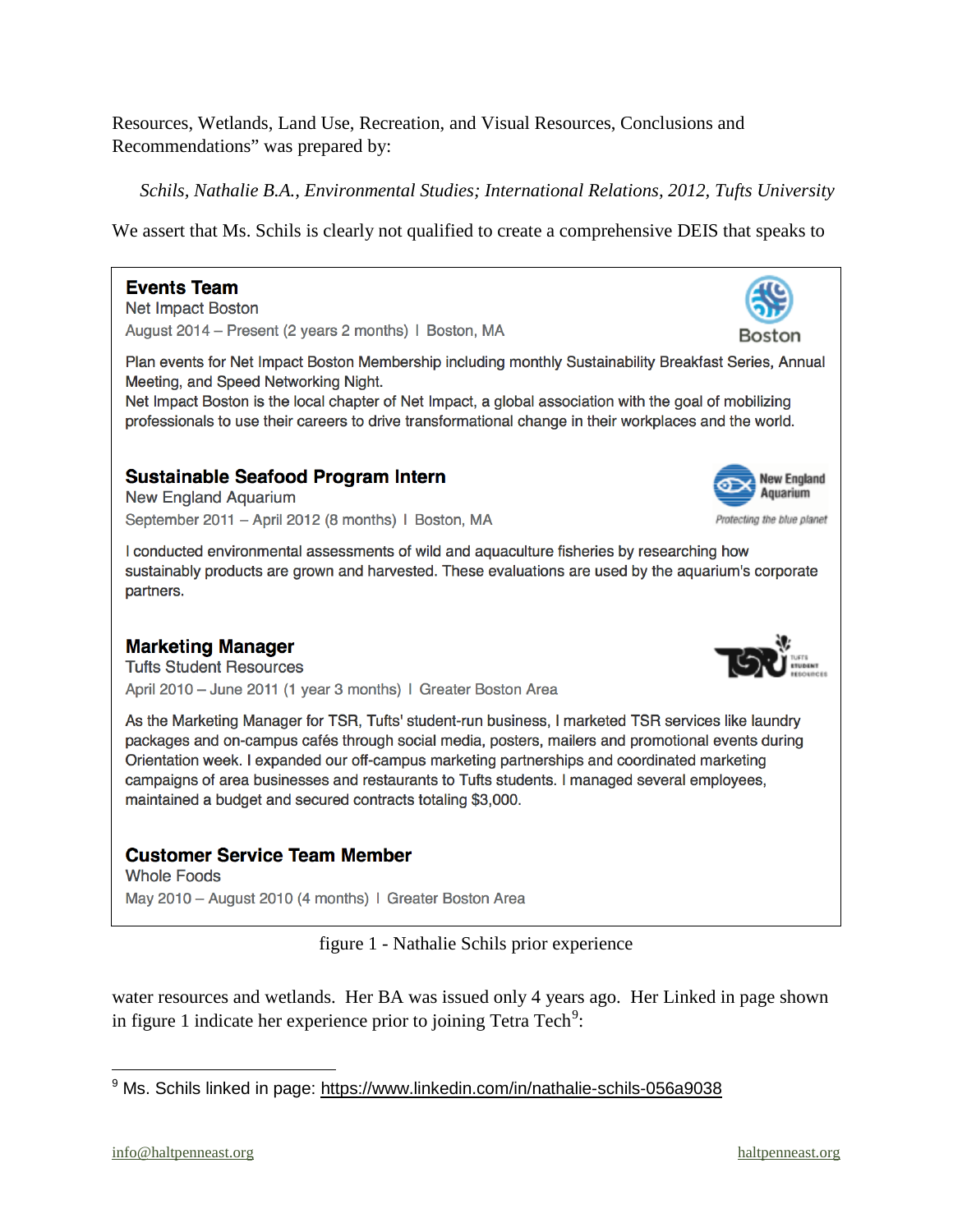Her prior qualifications listed therein include planning meetings and events, an 8 month internship to the New England Aquarium, a student services job at Tufts University, and working at Whole Foods. Further, her skills determined by peers at linkedin are defined are shown below:

| <b>Skills</b>                               |           |
|---------------------------------------------|-----------|
| <b>Top Skills</b>                           |           |
| Research<br>$6\phantom{a}$                  | <b>IC</b> |
| Marketing<br>$\ddot{\textbf{3}}$            |           |
| <b>Microsoft Office</b><br>$\overline{2}$   |           |
| <b>Social Media</b><br>$\overline{2}$       |           |
| <b>Community Outreach</b><br>$\overline{2}$ |           |
| <b>Customer Service</b>                     |           |
| <b>Data Analysis</b><br>1                   |           |
| <b>Environmental Science</b>                |           |
| Nonprofits                                  |           |
| <b>Environmental Awareness</b><br>1         |           |

We can see that Ms. Schills has few skills noted, and highest among them are Marketing and Microsoft Office. At the bottom are "Environmental Science".

figure 2 - Nathalie Schils peer skills assessment

The Tufts University Site has a paper written by Ms. Schils dated December 2, 2011 for the class *Introduction to GIS*<sup>10</sup>. It is deeply disturbing that wetlands impacts in the DEIS are being determined by an individual who first learned how to use GIS systems less than 5 years ago.

 $\frac{1}{10}$ 

<span id="page-4-0"></span>https://wikis.uit.tufts.edu/confluence/download/attachments/48211182/assignment+7+schils.doc x